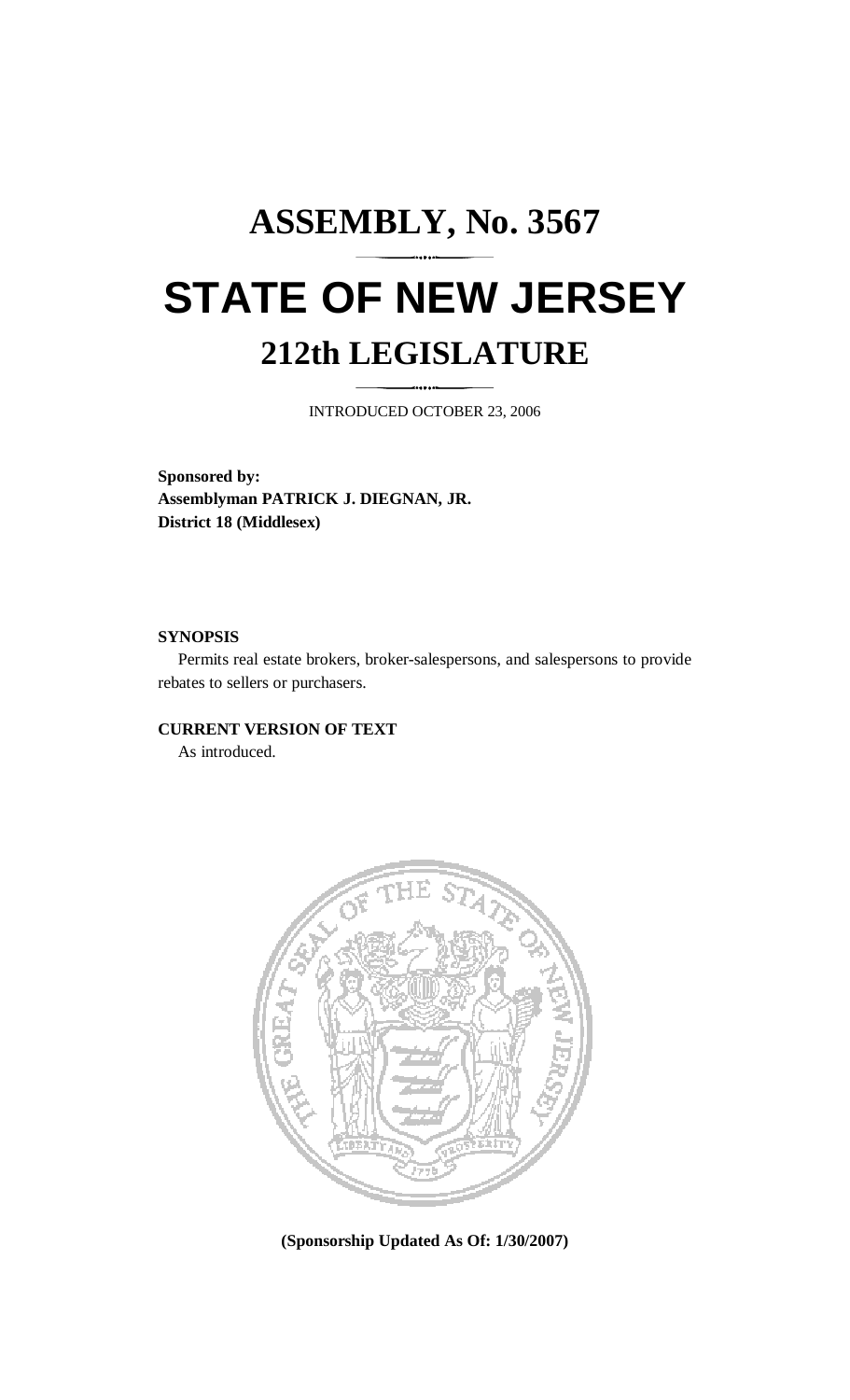1 **AN ACT** concerning certain real estate promotions and amending 2 R.S.45:15-17.

3

4 **BE IT ENACTED** *by the Senate and General Assembly of the State*  5 *of New Jersey:*

6

7 1. R.S.45:15-17 is amended to read as follows:

8 45:15-17. The commission may, upon its own motion, and shall, 9 upon the verified complaint in writing of any person, investigate the 10 actions of any real estate broker, broker-salesperson or salesperson, 11 or any person who assumes, advertises or represents himself as 12 being authorized to act as a real estate broker, broker-salesperson or 13 salesperson or engages in any of the activities described in 14 R.S.45:15-3 without being licensed so to do. The lapse or 15 suspension of a license by operation of law or the voluntary 16 surrender of a license by a licensee shall not deprive the 17 commission of jurisdiction to proceed with any investigation as 18 herein provided or prevent the commission from taking any 19 regulatory action against such licensee, provided, however, that the 20 alleged charges arose while said licensee was duly licensed. Each 21 transaction shall be construed as a separate offense.

22 In conducting investigations, the commission may take testimony 23 by deposition as provided in R.S.45:15-18, require or permit any 24 person to file a statement in writing, under oath or otherwise as the 25 commission determines, as to all the facts and circumstances 26 concerning the matter under investigation, and, upon its own motion 27 or upon the request of any party, subpoena witnesses, compel their 28 attendance, take evidence, and require the production of any 29 material which is relevant to the investigation, including any and all 30 records of a licensee pertaining to his activities as a real estate 31 broker, broker-salesperson or salesperson. The commission may 32 also require the provision of any information concerning the 33 existence, description, nature, custody, condition and location of 34 any books, documents, or other tangible material and the identity 35 and location of persons having knowledge of relevant facts of any 36 other matter reasonably calculated to lead to the discovery of 37 material evidence. Upon failure to obey a subpoena or to answer 38 questions posed by an investigator or legal representative of the 39 commission and upon reasonable notice to all affected persons, the 40 commission may commence an administrative action as provided 41 below or apply to the Superior Court for an order compelling 42 compliance.

43 The commission may place on probation, suspend for a period 44 less than the unexpired portion of the license period, or may revoke 45 any license issued under the provisions of this article, or the right of

 **EXPLANATION – Matter enclosed in bold-faced brackets** [**thus**] **in the above bill is not enacted and is intended to be omitted in the law.** 

 **Matter underlined thus is new matter.**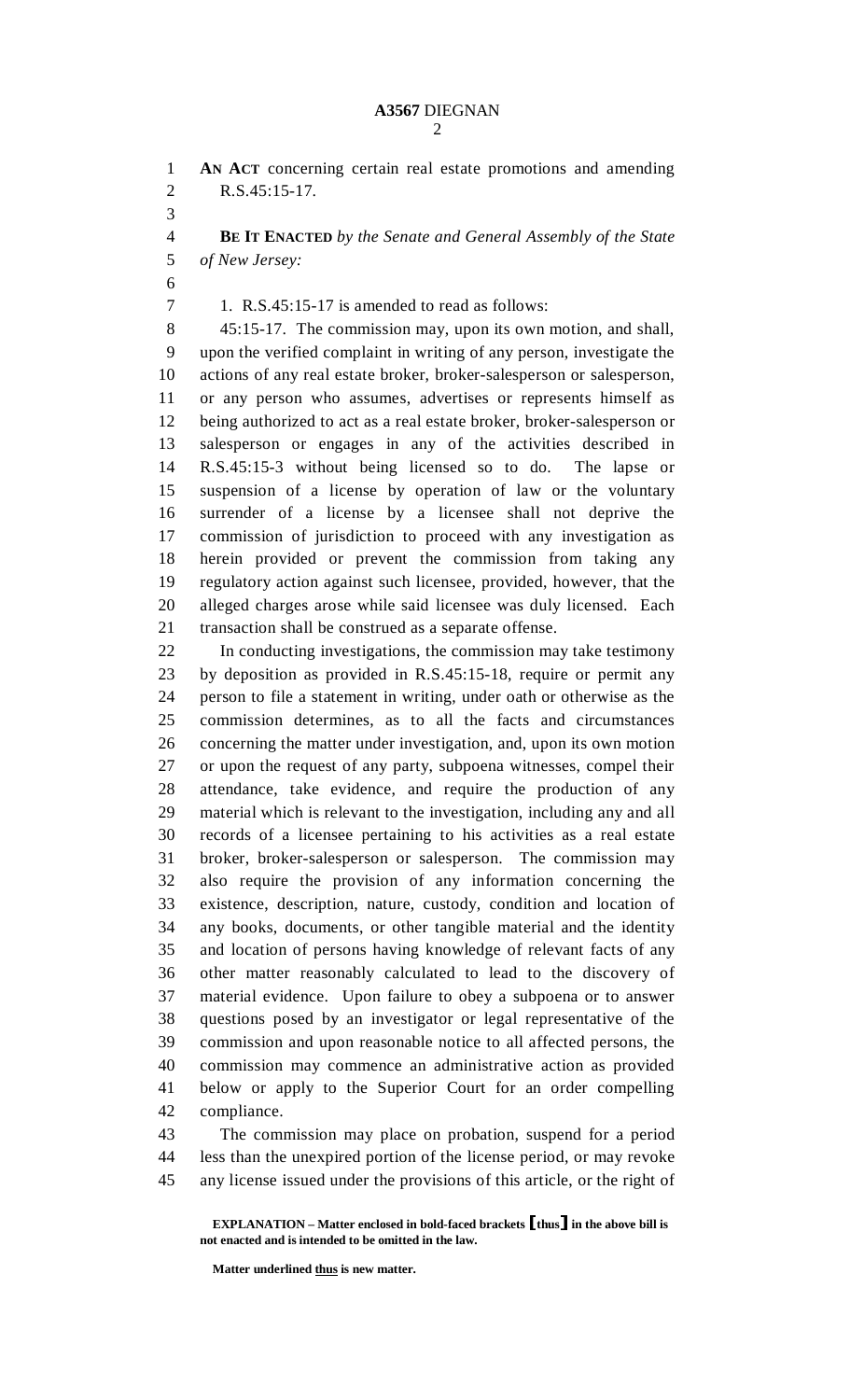3

1 licensure when such person is no longer the holder of a license at 2 the time of hearing, or may impose, in addition or as an alternative 3 to such probation, revocation or suspension, a penalty of not more 4 than \$5,000 for the first violation, and a penalty of not more than 5 \$10,000 for any subsequent violation, which penalty shall be sued 6 for and recovered by and in the name of the commission and shall 7 be collected and enforced by summary proceedings pursuant to the 8 "Penalty Enforcement Law of 1999," P.L.1999, c.274 (C.2A:58-10 9 et seq.), where the licensee or any person, in performing or 10 attempting to perform any of the acts mentioned herein, is deemed 11 to be guilty of:

12 a. Making any false promises or any substantial 13 misrepresentation; or

14 b. Acting for more than one party in a transaction without the 15 knowledge of all parties thereto; or

16 c. Pursuing a flagrant and continued course of 17 misrepresentation or making of false promises through agents, 18 broker-salespersons or salespersons, advertisements or otherwise; or 19 d. Failure to account for or to pay over any moneys belonging 20 to others, coming into the possession of the licensee; or

21 e. Any conduct which demonstrates unworthiness, 22 incompetency, bad faith or dishonesty. The failure of any person to 23 cooperate with the commission in the performance of its duties or to 24 comply with a subpoena issued by the commission compelling the 25 production of materials in the course of an investigation, or the 26 failure to give a verbal or written statement concerning a matter 27 under investigation may be construed as conduct demonstrating 28 unworthiness; or

29 f. Failure to provide his client with a fully executed copy of 30 any sale or exclusive sales or rental listing contract at the time of 31 execution thereof, or failure to specify therein a definite terminal 32 date which terminal date shall not be subject to any qualifying 33 terms or conditions; or

34 g. Using any plan, scheme or method for the sale or promotion 35 of the sale of real estate which involves a lottery, a contest, a game, 36 a prize, a drawing, or the offering of a lot or parcel or lots or parcels 37 for advertising purposes, provided, however, that a promotion or 38 offer of free, discounted or other services or products which does 39 not require that the recipient of any free, discounted or other 40 services or products enter into a sale, listing or other real estate 41 contract as a condition of the promotion or offer shall not constitute 42 a violation of this subsection if that promotion or offering does not 43 involve a lottery, a contest, a game, a drawing or the offering of a 44 lot or parcel or lots or parcels for advertising purposes. A broker 45 shall disclose in writing any compensation received for such 46 promotion or offer in the form and substance as required by the 47 federal "Real Estate Settlement Procedures Act of 1974," 12 U.S.C. 48 ss.2601 et seq., except that, notwithstanding the provisions of that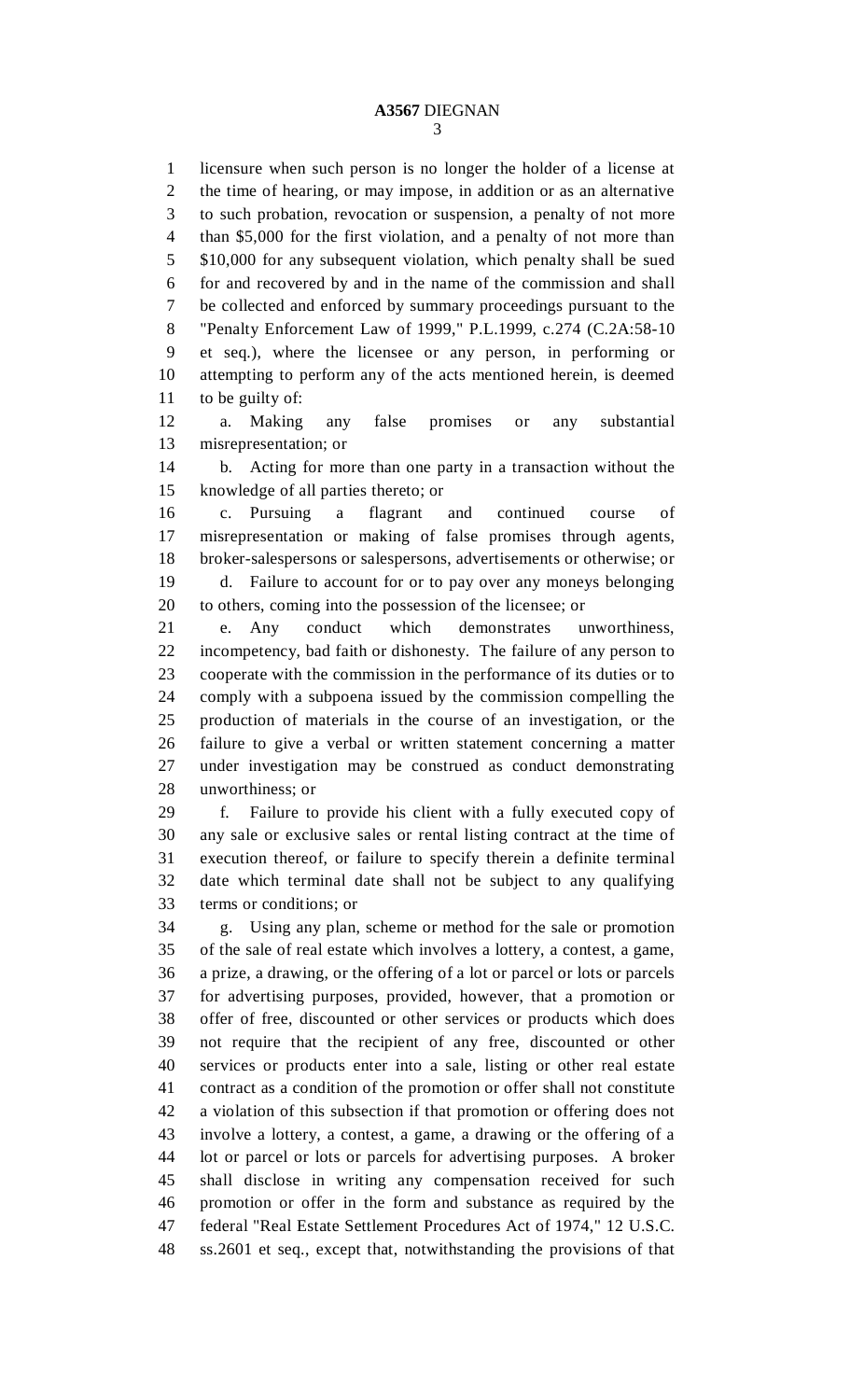1 federal act, written disclosure shall be provided no later than when 2 the promotion or offer is extended by the broker to the consumer; or 3 h. Being convicted of a crime, knowledge of which the 4 commission did not have at the time of last issuing a real estate 5 license to the licensee; or 6 i. Collecting a commission as a real estate broker in a 7 transaction, when at the same time representing either party in a 8 transaction in a different capacity for a consideration; or 9 j. Using any trade name or insignia of membership in any real 10 estate organization of which the licensee is not a member; or 11 k. Paying any rebate, profit, compensation or commission to 12 anyone not possessed of a real estate license, except that: (1) free, 13 discounted or other services or products provided for in subsection 14 g. of this section shall not constitute a violation of this subsection; 15 and (2) a real estate licensee may provide a seller or purchaser a 16 rebate of a portion of the commission paid to the licensee in a 17 transaction, so long as: the licensee and the seller or purchaser 18 contract for such a rebate in advance; and the licensee complies 19 with any State or federal requirements with respect to the disclosure 20 of the payment of the rebate. The rebate paid to the seller or 21 purchaser may be in the form of cash or other thing of value, 22 including, but not limited to, a gift certificate, and may be made at 23 or after the closing; or 24 l. Any other conduct, whether of the same or a different 25 character than specified in this section, which constitutes fraud or 26 dishonest dealing; or 27 m. Accepting a commission or valuable consideration as a real 28 estate broker-salesperson or salesperson for the performance of any 29 of the acts specified in this act, from any person, except his 30 employing broker, who must be a licensed broker; or 31 n. Procuring a real estate license, for himself or anyone else, by 32 fraud, misrepresentation or deceit; or 33 o. Commingling the money or other property of his principals 34 with his own or failure to maintain and deposit in a special account, 35 separate and apart from personal or other business accounts, all 36 moneys received by a real estate broker, acting in said capacity, or 37 as escrow agent, or the temporary custodian of the funds of others, 38 in a real estate transaction; or 39 p. Selling property in the ownership of which he is interested in 40 any manner whatsoever, unless he first discloses to the purchaser in 41 the contract of sale his interest therein and his status as a real estate 42 broker, broker-salesperson or salesperson; or 43 q. Purchasing any property unless he first discloses to the seller 44 in the contract of sale his status as a real estate broker, broker-45 salesperson or salesperson; or 46 r. Charging or accepting any fee, commission or compensation 47 in exchange for providing information on purportedly available 48 rental housing, including lists of such units supplied verbally or in